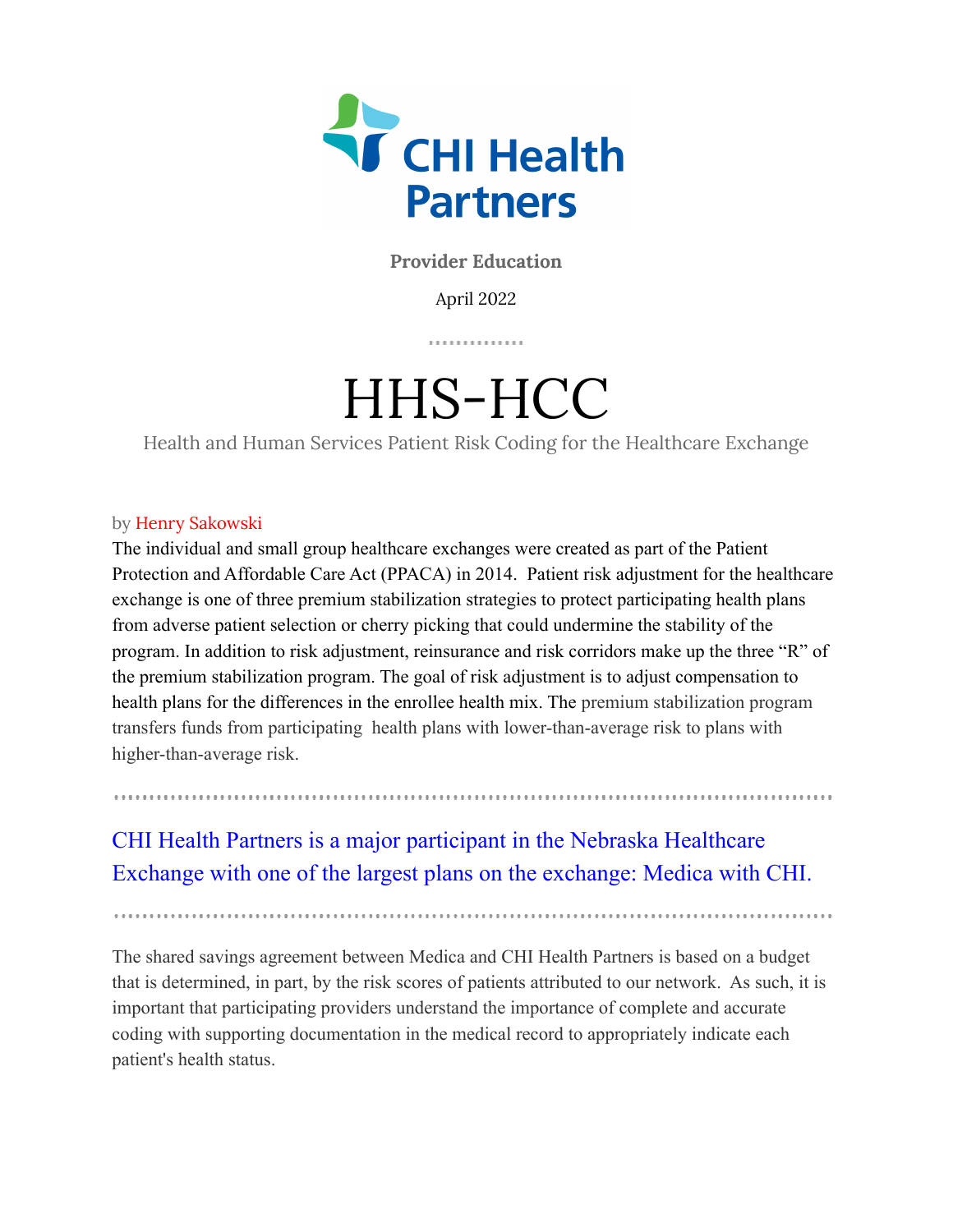## **Population Risk-adjustment**

Health and Human Services (HHS) uses a similar methodology, the Risk Adjustment Factor (RAF), as the Centers for Medicare and Medicaid Service (CMS) use to risk-adjust payments to insurers under Medicare Advantage and to also set budgets for Accountable Care Organizations (ACO) under the Medicare Shared Savings Program (MSSP). RAF is a sum of multiple factors (patient demographics, acute and chronic health conditions that drive healthcare costs, condition severity and patient maturity metrics-for infants) that determine the health risk of an enrollee. The health conditions are identified using Hierarchical Condition Categories (HCC). The HHS-HCC model utilizes many of the same conditions as the Medicare Shared Savings program, but also includes specific codes to risk-adjust pediatric, neonatal and pregnant populations. Similar to the CMS methodology, the HHS-HCCs need to be re-coded each calendar year to count towards the patient's RAF score. Appropriate documentation in the medical chart demonstrating that the condition is either being **M**onitored, **E**valuated, **A**ssessed or **T**reated is also required.

The HHS-HCC risk adjustment methodology utilizes separate models for adults (age 21+), children (age 2-20), and infants (age 0-1) to account for cost differences in each age group. In the adult and child models, the relative risk assigned to an individual's age, sex, and diagnoses are added together to produce an individual risk score. The infant risk scores are determined by inclusion in one of 25 mutually exclusive groups, based on the infant's maturity (determined by length of gestation and birth weight) and the severity of diagnoses.

There are 127 HCC presently being utilized in the HHS model, with 7768 ICD-10 codes mapping to an HCC.(1) The HHS-HCC model is a concurrent model meaning codes submitted during the current year are used to determine that year's budget, while the CMS model is retrospective using codes submitted from a previous year to estimate future healthcare costs. As such, the HSS model utilizes both chronic and acute conditions to determine healthcare cost in the current year (where the CMS model, in general, focuses more on chronic health conditions that drive future healthcare costs). (1) Examples of acute conditions include maternity care, low birth weight babies, and organ transplants.

HHS restricts the sources of diagnosis codes to improve accuracy. Clinical laboratory diagnoses, for example, which may include "rule-outs" or other diagnoses not verified by a clinician are not allowed. Allowable diagnoses include those from inpatient and outpatient facility claims and professional claims with at least one associated CPT code to help identify a face-to-face encounter. The HHS-HCC also aims to limit the use of codes which might represent poor quality of care (e.g.pressure ulcers or complications of care), random acute events (e.g. trauma) or codes that are susceptible to discretionary diagnosis coding or "diagnostic discovery". (1)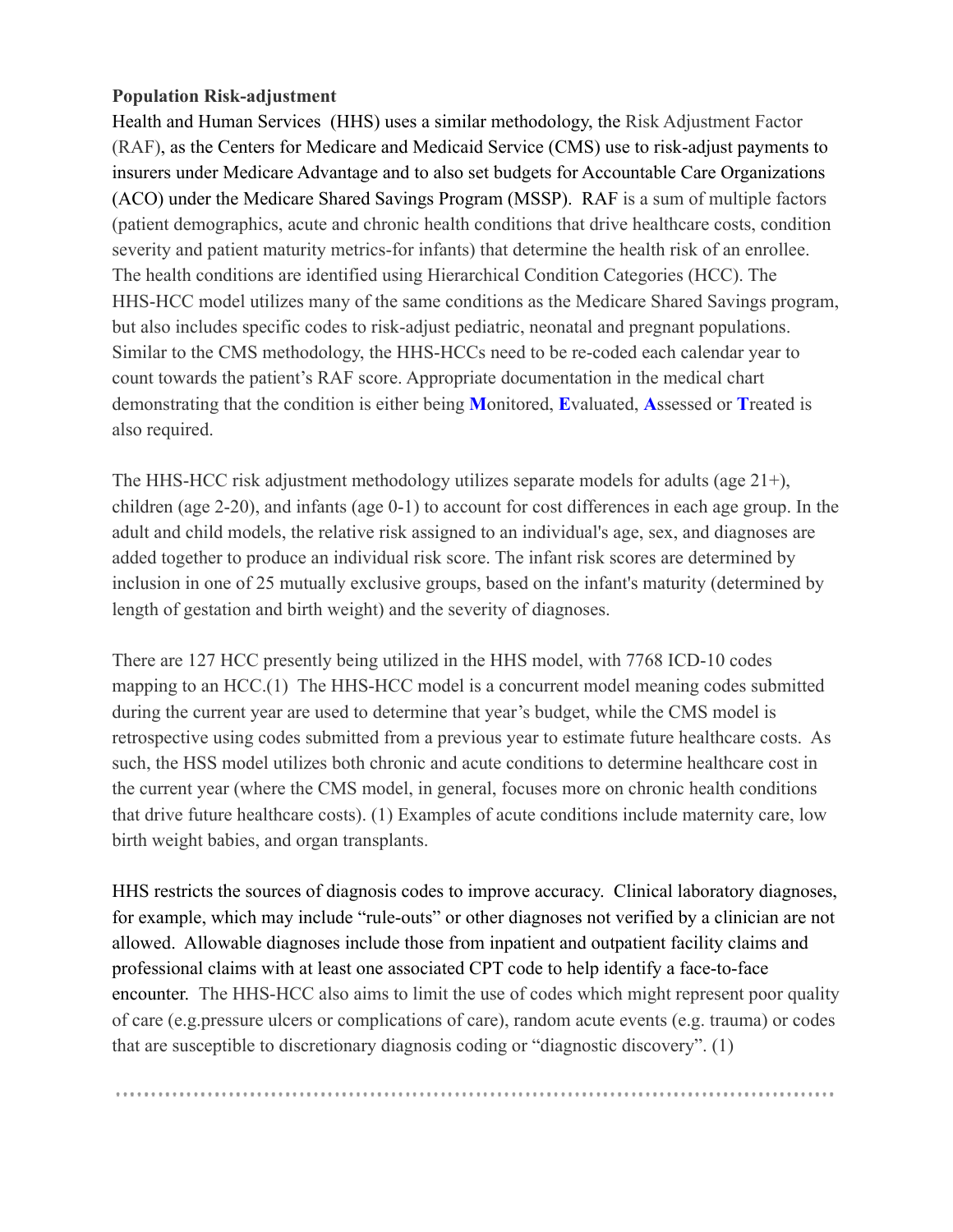Similar to the CMS risk-coding methodology, the HHS-HCCs need to be re-coded each calendar year to count towards the patient's RAF score.

Less than 1 in 5 adult patients on the exchange will have an HCC, but these patients drive a majority (60-80% depending upon the cost sharing level) of the medical spend in the exchange insurance plans making it essential to capture these codes. The most common HCCs in the adult model include:

| Diabetes without complication                                                                                                   |
|---------------------------------------------------------------------------------------------------------------------------------|
| Major Depression and Bipolar Disorders                                                                                          |
| Asthma                                                                                                                          |
| Diabetes with Chronic Complications                                                                                             |
| COPD, including Bronchiectasis                                                                                                  |
| Breast and Prostate Cancer, Benign/Uncertain Brain Tumors                                                                       |
| Specified Heart Arrythmias                                                                                                      |
| Congestive Heart Failure                                                                                                        |
| Rheumatoid Arthritis and Specific Autoimmune Disorders                                                                          |
| Complicated Pregnancy with no or Minor Complications                                                                            |
| 1. HCC 21<br>2. HCC 8<br>3. HCC 61<br>4. HCC 20<br>5. HCC 160<br>6. HCC 12<br>7. HCC 142<br>8. HCC 130<br>HCC 56<br>10. HCC 209 |

Less than 10% of pediatric patients on the exchange will have an HCC. The 5 most prevalent HCCs in the Pediatric population are:

- 1. HCC 161 Asthma
- 2. HCC 88 Major Depressive and Bipolar Disorders
- 3. HCC120 Seizure Disorders and Convulsions
- 4. HCC 21 Diabetes without Complication
- 5. HCC 102 Autistic Disorder

Some keys to the HHS-HCC methodology include:

 $\triangleright$  HCC22 Type 1 diabetes: This code is additive to the other diabetes HCCs (19,20,21) to boost the risk score of patients with type 1 diabetes to account for their increased medical costs.

- $\triangleright$  Documentation of an accurate birth weight for premature infants is essential for accurate risk-adjustment of this population.
- $\triangleright$  Asthma

## **2022 HHS-HCCs**

**(Chronic HCC that need reassessing annually are in blue)**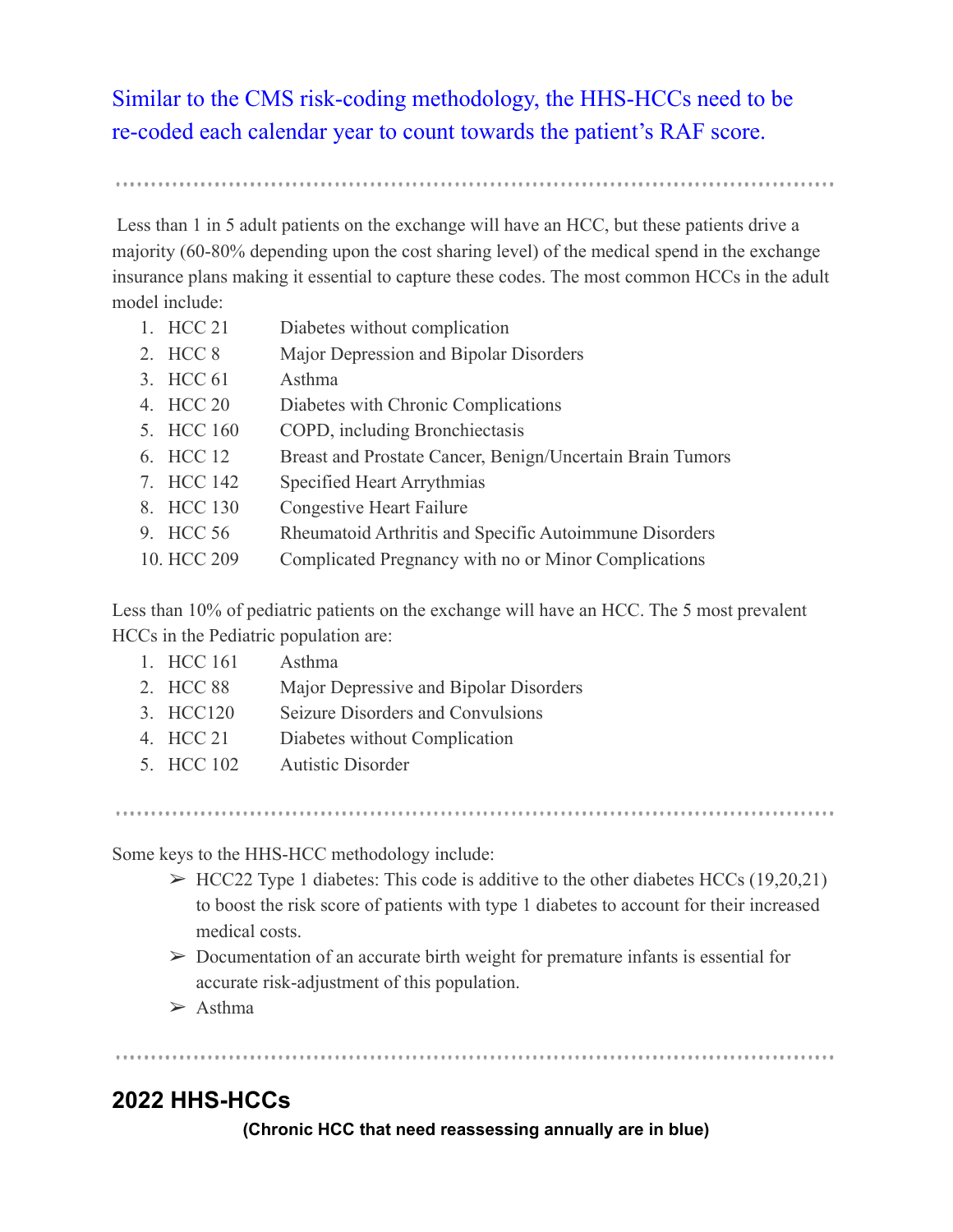## **HCC001 HIV/AIDS**

HCC002 Septicemia, Sepsis, Systemic Inflammatory Response Syndrome/Shock HCC003 Central Nervous System Infections, Except Viral Meningitis HCC004 Viral or Unspecified Meningitis HCC006 Opportunistic Infections **HCC008 Metastatic Cancer HCC009 Lung, Brain, and Other Severe Cancers, Including Pediatric Acute Lymphoid Leukemia HCC010 Non-Hodgkin Lymphomas and Other Cancers and Tumors HCC011 Colorectal, Breast (Age < 50), Kidney, and Other Cancers HCC012 Breast (Age 50+) and Prostate Cancer, Benign/Uncertain Brain Tumors, and Other Cancers and Tumors HCC013 Thyroid Cancer, Melanoma, Neurofibromatosis, and Other Cancers and Tumors HCC018 Pancreas Transplant Status HCC019 Diabetes with Acute Complications HCC020 Diabetes with Chronic Complications HCC021 Diabetes without Complication HCC022 Type 1 Diabetes Mellitus, add-on to Diabetes HCCs** HCC023 Protein-Calorie Malnutrition **HCC026 Mucopolysaccharidosis HCC027 Lipidoses and Glycogenosis HCC029 Amyloidosis, Porphyria, and Other Metabolic Disorders HCC030 Adrenal, Pituitary, and Other Significant Endocrine Disorders HCC034 Liver Transplant Status/Complications** HCC035\_1 7 Acute Liver Failure/Disease, Including Neonatal Hepatitis **HCC035\_2 Chronic Liver Failure/End-Stage Liver Disorders HCC036 Cirrhosis of Liver HCC037\_1 Chronic Viral Hepatitis C HCC037\_2 Chronic Hepatitis, Except Chronic Viral Hepatitis C HCC041 Intestine Transplant Status/Complications HCC042 Peritonitis/Gastrointestinal Perforation/Necrotizing Enterocolitis HCC045 Intestinal Obstruction HCC046 Chronic Pancreatitis** HCC047 Acute Pancreatitis **HCC048 Inflammatory Bowel Disease** HCC054 Necrotizing Fasciitis HCC055 Bone/Joint/Muscle Infections/Necrosis **HCC056 Rheumatoid Arthritis and Specified Autoimmune Disorders HCC057 Systemic Lupus Erythematosus and Other Autoimmune Disorders HCC061 Osteogenesis Imperfecta and Other Osteodystrophies HCC062 Congenital/Developmental Skeletal and Connective Tissue Disorders HCC063 Cleft Lip/Cleft Palate HCC066 Hemophilia HCC067 Myelodysplastic Syndromes and Myelofibrosis HCC068 Aplastic Anemia HCC069 Acquired Hemolytic Anemia, Including Hemolytic Disease of Newborn**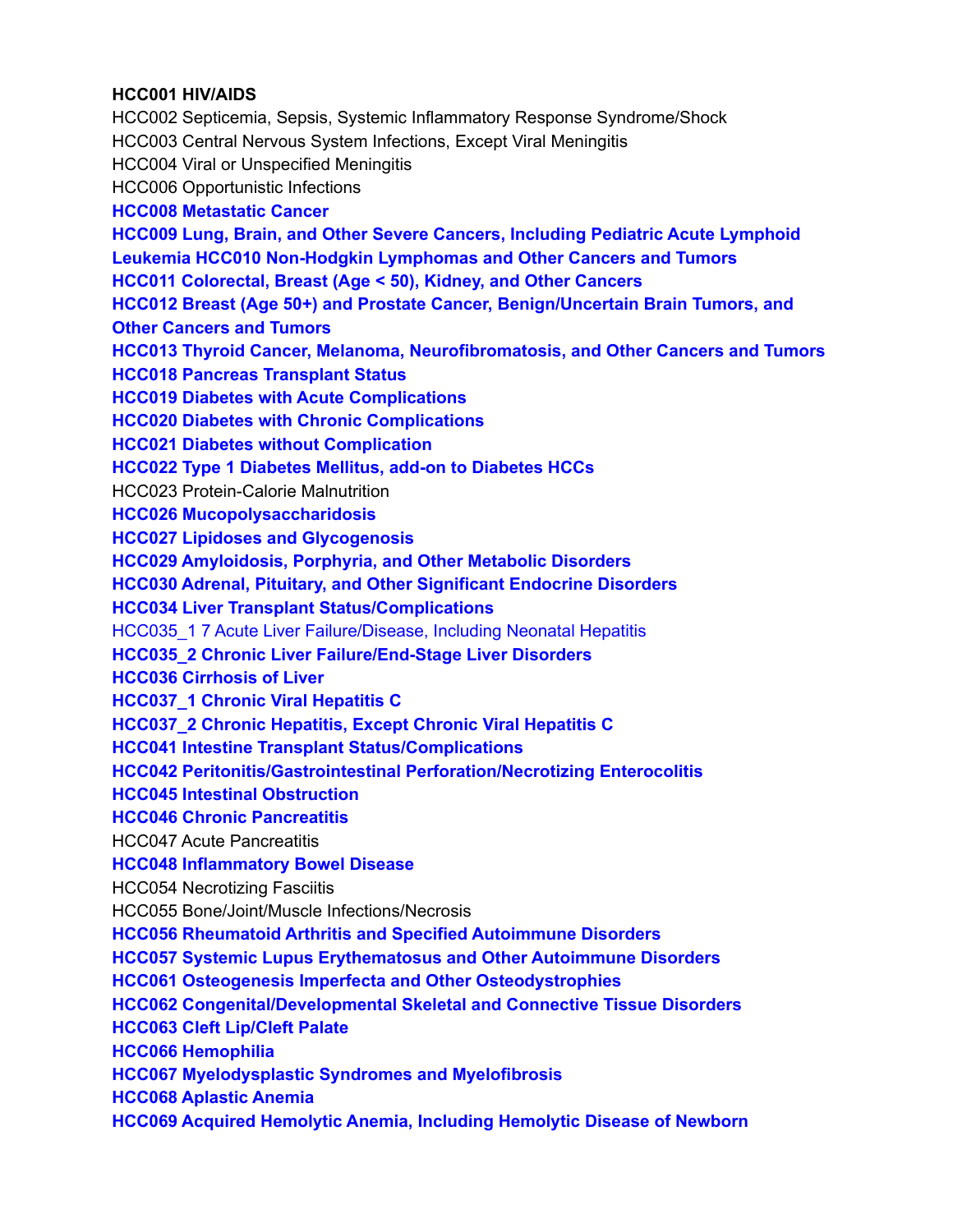**HCC070 Sickle Cell Anemia (Hb-SS) HCC071 Beta Thalassemia Major HCC073 Combined and Other Severe Immunodeficiencies HCC074 Disorders of the Immune Mechanism HCC075 Coagulation Defects and Other Specified Hematological Disorders HCC081 Drug Use with Psychotic Complications HCC082 Drug Use Disorder, Moderate/Severe, or Drug Use with Non-Psychotic Complications HCC083 Alcohol Use with Psychotic Complications HCC084 Alcohol Use Disorder, Moderate/Severe, or Alcohol Use with Specified Non-Psychotic Complications HCC087\_1 Schizophrenia HCC087\_2 Delusional and Other Specified Psychotic Disorders, Unspecified Psychosis HCC088 Major Depressive Disorder, Severe, and Bipolar Disorders HCC090 Personality Disorders HCC094 Anorexia/Bulimia Nervosa HCC096 Prader-Willi, Patau, Edwards, and Autosomal Deletion Syndromes HCC097 Down Syndrome, Fragile X, Other Chromosomal Anomalies, and Congenital Malformation Syndromes HCC102 Autistic Disorder HCC103 Pervasive Developmental Disorders, Except Autistic Disorder HCC106 Traumatic Complete Lesion Cervical Spinal Cord HCC107 Quadriplegia HCC108 Traumatic Complete Lesion Dorsal Spinal Cord HCC109 Paraplegia HCC110 Spinal Cord Disorders/Injuries HCC111 Amyotrophic Lateral Sclerosis and Other Anterior Horn Cell Disease HCC112 Quadriplegic Cerebral Palsy HCC113 Cerebral Palsy, Except Quadriplegic HCC114 Spina Bifida and Other Brain/Spinal/Nervous System Congenital Anomalies HCC115 Myasthenia Gravis/Myoneural Disorders and Guillain-Barre Syndrome/Inflammatory and Toxic Neuropathy HCC117 Muscular Dystrophy HCC118 Multiple Sclerosis HCC119 Parkinson's, Huntington's, and Spinocerebellar Disease, and Other Neurodegenerative Disorders HCC120 Seizure Disorders and Convulsions HCC121 Hydrocephalus HCC122 Coma, Brain Compression/Anoxic Damage HCC123 Narcolepsy and Cataplexy HCC125 Respirator Dependence/Tracheostomy Status** HCC126 Respiratory Arrest HCC127 Cardio-Respiratory Failure and Shock, Including Respiratory Distress Syndromes **HCC128 Heart Assistive Device/Artificial Heart**

**HCC129 Heart Transplant Status/Complications**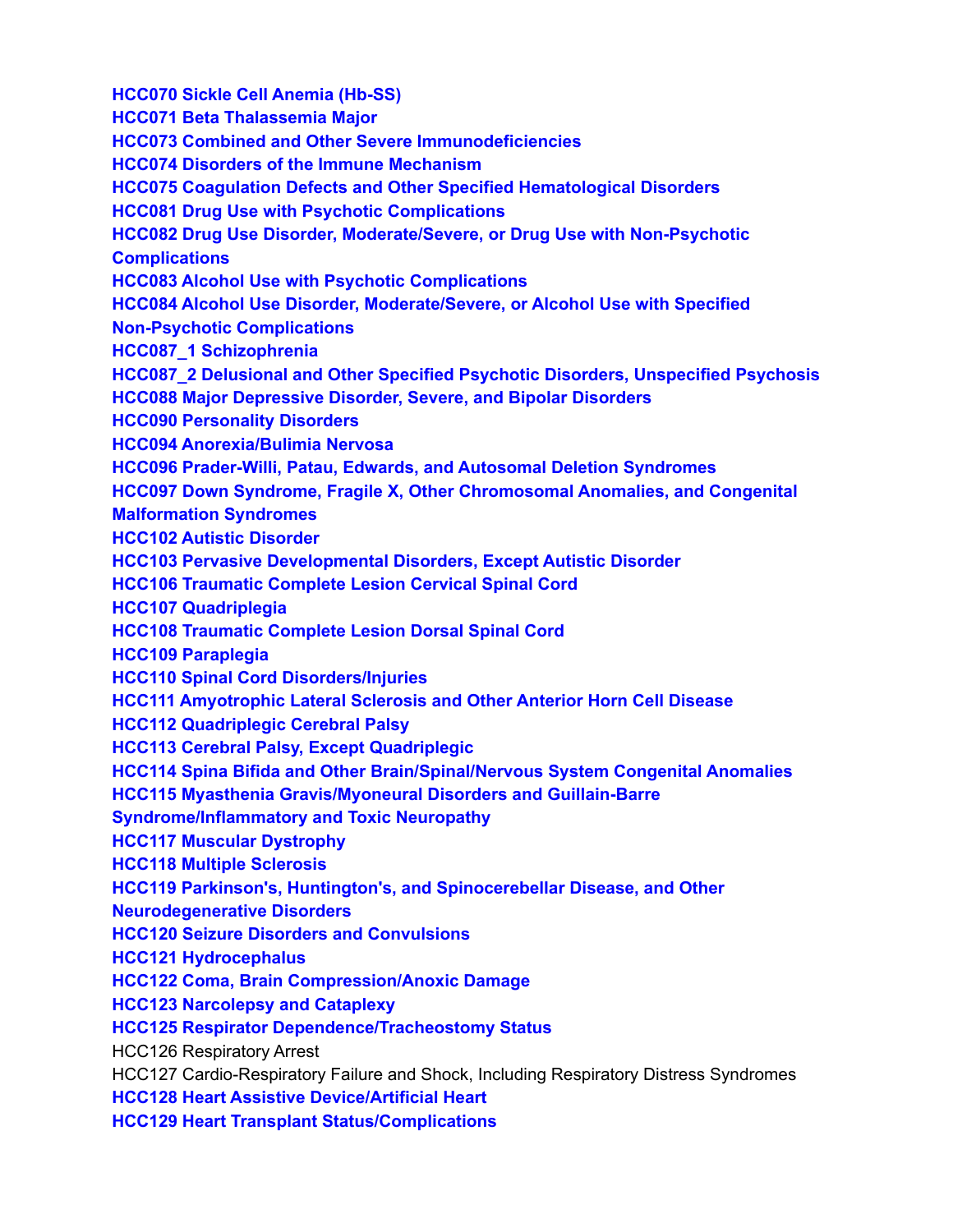#### **HCC130 Heart Failure**

HCC131 Acute Myocardial Infarction HCC132 Unstable Angina and Other Acute Ischemic Heart Disease HCC135 Heart Infection/Inflammation, Except Rheumatic **HCC137 Hypoplastic Left Heart Syndrome and Other Severe Congenital Heart Disorders HCC138 Major Congenital Heart/Circulatory Disorders HCC139 Atrial and Ventricular Septal Defects, Patent Ductus Arteriosus, and Other Congenital Heart/Circulatory Disorders HCC142 Specified Heart Arrhythmias** HCC145 Intracranial Hemorrhage HCC146 Ischemic or Unspecified Stroke **HCC149 Cerebral Aneurysm and Arteriovenous Malformation HCC150 Hemiplegia/Hemiparesis HCC151 Monoplegia, Other Paralytic Syndromes HCC153 Atherosclerosis of the Extremities with Ulceration or Gangrene HCC154 Vascular Disease with Complications** HCC156 Pulmonary Embolism and Deep Vein Thrombosis **HCC158 Lung Transplant Status/Complications HCC159 Cystic Fibrosis HCC160 Chronic Obstructive Pulmonary Disease, Including Bronchiectasis HCC161\_1 Severe Asthma HCC161\_2 Asthma, Except Severe HCC162 Fibrosis of Lung and Other Lung Disorders** HCC163 Aspiration and Specified Bacterial Pneumonias and Other Severe Lung Infections **HCC174 Exudative Macular Degeneration 1.570 HCC183 Kidney Transplant Status/Complications HCC184 End Stage Renal Disease HCC187 Chronic Kidney Disease, Stage 5 HCC188 Chronic Kidney Disease, Severe (Stage 4)** HCC203 Ectopic and Molar Pregnancy HCC204 Miscarriage with Complications HCC205 Miscarriage with No or Minor Complications HCC207 Pregnancy with Delivery with Major Complications HCC208 Pregnancy with Delivery with Complications HCC209 Pregnancy with Delivery with No or Minor Complications HCC210 (Ongoing) Pregnancy without Delivery with Major Complications HCC211 (Ongoing) Pregnancy without Delivery with Complications HCC212 (Ongoing) Pregnancy without Delivery with No or Minor Complications **HCC217 Chronic Ulcer of Skin, Except Pressure** HCC218 Extensive Third Degree Burns HCC219 Major Skin Burn or Condition HCC223 Severe Head Injury HCC226 Hip and Pelvic Fractures HCC228 Vertebral Fractures without Spinal Cord Injury HCC234 Traumatic Amputations and Amputation Complications